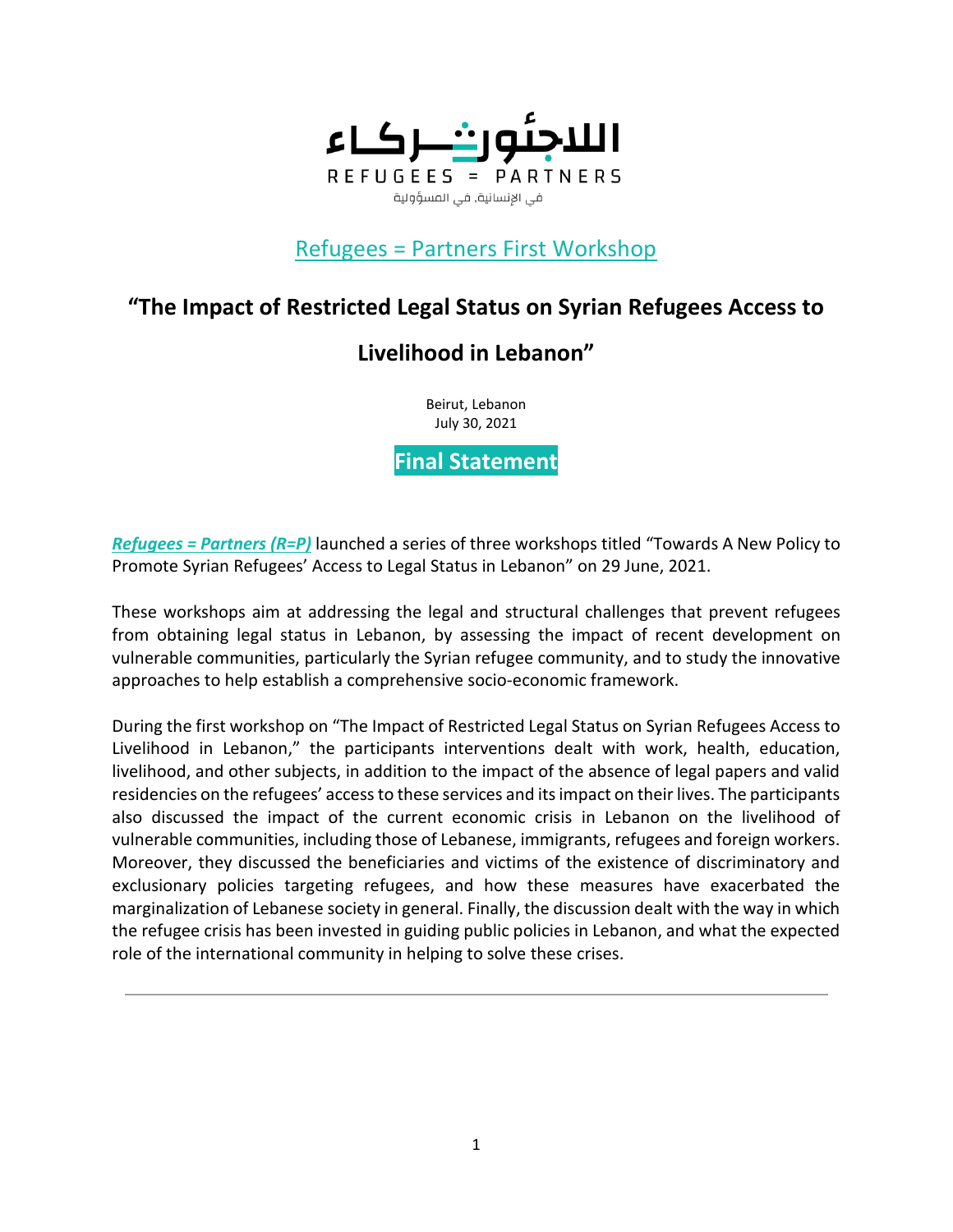### **Refugees Access to Health**

The participants discussed how the refugee crisis was simply another reflection of the failure of the state, and its representatives in the legislative, executive and judicial institutions, to perform its role towards the citizen and the resident, this role represented by planning and taking informed decisions (based on knowledge) to manage interests and guarantee rights for a decent life (for all the people it governs).

Refugees today live in a miserable legal, economic, and social situation due to the difficulty of obtaining valid legal residency. Figures indicate that only 20% of Syrian refugees have legal residency in Lebanon, according to the VASyR 2020 report, in addition to the absence of any clear and obligatory context for birth records and personal status of Syrians in Lebanon to reduce their lack of identification documents. These legal challenges had significant repercussions on their ability to access work (only 0.5% of refugees have a work permit), as well as their access to education, health, and other services.

Regarding the health issue, Dr. Fouad Fouad, a Physician and Professor of Public Health at the Faculty of Health Sciences at the American University of Beirut (AUB), and Director of the Refugee Health Program at the Institute of Global Health at the same university, pointed to the great disparity in the number of people receiving the vaccine against the Corona virus, as well as in the number of those registered on the vaccination platform, where the proportion of vaccinated Syrians does not exceed 1.3% compared to 93% of the Lebanese. He wondered about the reasons behind the failure to integrate refugees into a very important health issue such as fighting a global pandemic, and how the absence of legal papers, and to a lesser extent, the lack of necessary awareness, may have a severe impact on public health of the general population.

Dr. Fouad also explained how the composition of the health system in Lebanon and the administrative duplication between a prevailing government system and a humanitarian relief system run by international institutions, led to the absence of an effective strategy for managing this technical sector, which, as well, led to the ineffectiveness of providing health services that were supposed to be available to everyone in parallel, and this is the case when it comes to the issue of providing vaccines and the vaccination campaigns.

#### **Education and Legal Documents**

Dr. Maha Shuayb, Director of the Center for Lebanese Studies and the Supervisor of several research studies concerning the access to and the quality of education, talked about how educational administrations restrict the right to education only to Lebanese citizens, and therefore, restricts foreigners' access to educational services, which permits some politicians to brag about allowing refugees into schools rather than considering access to education a legitimate right for all residents.

Dr. Shuayb added that having the international organizations deal with the issue of refugees and ignore the issue of their legal status in parallel with the provision of educational services has led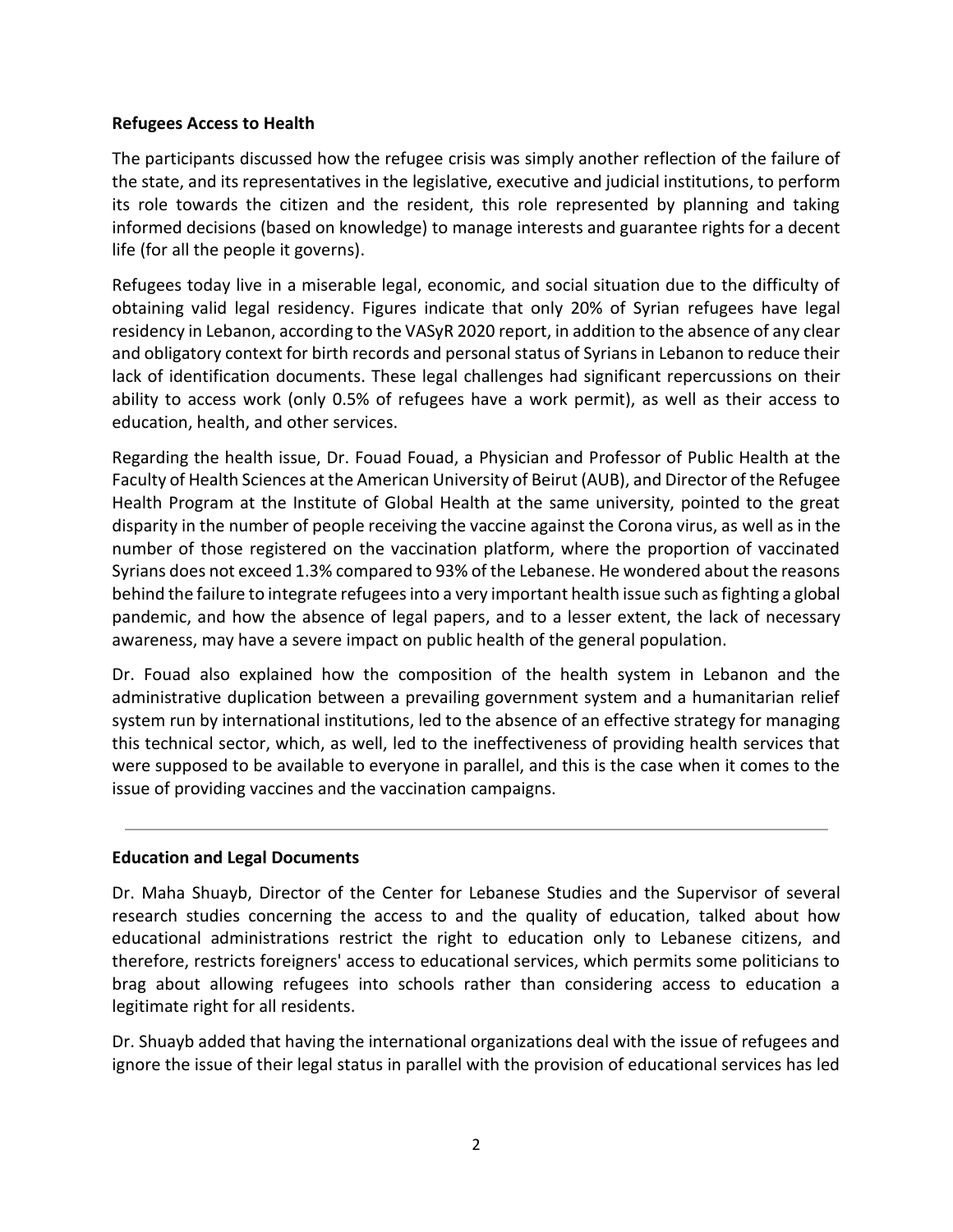to a major gap in the course of the educational process and the presence of many obstacles that prevented many students from completing their basic education.

The Lebanese state's insistence that the refugee education must be confined to the government sector without eliminating the legal obstacles related to providing legal papers that allow students to register for official certificate exams, turned education into a case of extortion for students as well as for international organizations that fund refugee education, and this weakened the position of those organizations that accepted to respond and provide relief services without considering eliminating the legal restrictions.

Moreover, Dr. Shuayb indicated to the harsh economic conditions as well as the legal obstacles that led to the dropout of many young refugees into the labor market, after realizing that the higher their educational rank is, the fewer their chances of getting a good job would be. Therefore, if the person is a refugee, investing in education in Lebanon is not a good deal, despite the fact that the conditions of the informal work are not any better in terms of low wages and the absence of guaranteed rights.

### **The Fragile Economic Conditions**

This subject was raised by Mr. Adib Nehmeh, an Expert and Consultant in Development, Social Policies and the Fight against Poverty, and currently a Consultant to the Arab Non-Governmental Organizations Network for Development (ANND), when he spoke about the convergence of the living situation of refugees today with the living standards of the poor and above-poor Lebanese classes, due to the deteriorating financial collapse and the economic situation. This change in the class and social composition to which the Lebanese middle classes were exposed, contributed to the increase of the vulnerability of the living situation of all residents in the country, albeit to varying degrees.

Nehmeh also explained how the current crisis has narrowed the gap between the respective situations of refugees and Lebanese citizens, especially after both workforces lost 90% of the value of their income. At the same time, their insurance and social security have lost their effectiveness and feasibility as a result of high prices and inflation. Nehmeh considered that the changes in the social structure would have a greater impact on the Lebanese in comparison to refugees, immigrants and foreign workers, who are not experiencing a significant qualitative change in their situation but will surely deteriorate.

In addition, Nehmeh stressed on the need to carry out statistical research based on evidencebased knowledge and numbers rather than speculation and analysis, as the number of refugees is decreasing and not increasing, as well as the population growth in general. Thus, the purpose of exaggerating the number of residents in Lebanon and keeping these data confined to specific parties is to create more confusion and misperception, which also can be utilized for political agendas.

Finally, Mr. Nehmeh talked about the future and the need to overcome the current crisis through moving from a rentier economy to a productive one and strengthening the industrial and trade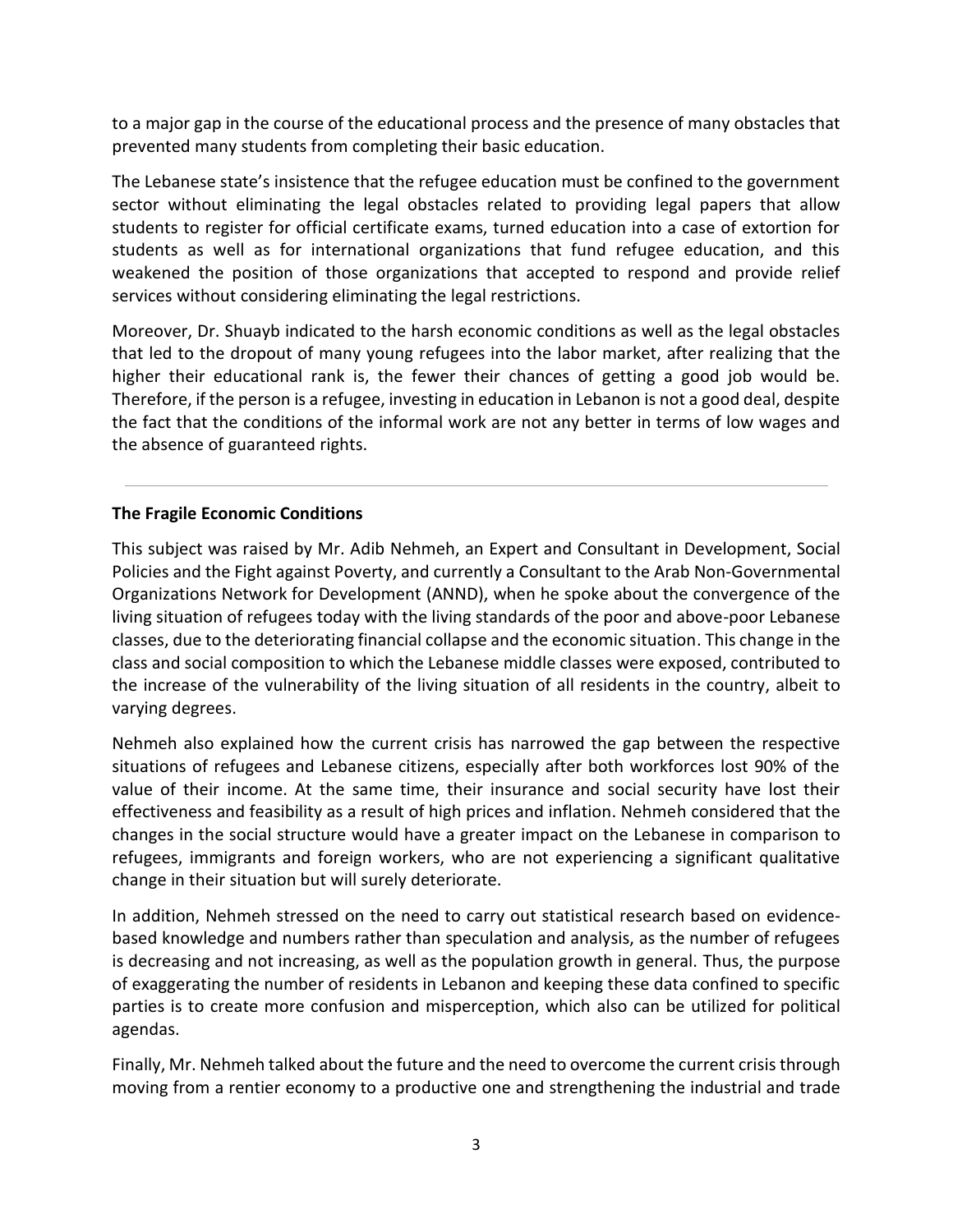sectors. This transformation would require an organic and continuous integration of the Palestinian and Syrian workforce into the Lebanese workforce within legislated conditions because it is not possible to move from the current economy to a productive economy without benefiting from the maximum of the human resources found in Lebanon, especially the highly productive foreign workforce.

#### **Lessons Learned**

Mr. Jihad Nammour, Lecturer at the Institute of Political Science at Saint Joseph University in Beirut, and Academic Coordinator of the Arab Master's Program in Democracy and Human Rights, also spoke about the "no policy" policy adopted by the Lebanese government when dealing with the refugee issues, and how these policies benefit from the "organized chaos" to keep the refugee situation in such a fragile and uncertain state, making them more vulnerable and easily exploited.

He added that the sectors in which Syrians worked in Lebanon had largely collapsed, such as the construction sector and to a lesser extent the agricultural sector, which created a kind of competition with the Lebanese workforce, in an attempt to highlight their weakness and vulnerability in front of any party that provides aid or subsidies.

In an intervention by Mr. Ziad Abdel Samad, Executive Director of the Arab Non-Governmental Organizations Network for Development (ANND), he indicated that Lebanon's "disassociation policy" could have been a positive policy if Lebanon had avoided engaging in other's conflicts, but it cannot be a feasible and effective policy on the issue of refugees residing on its territory.

The session ended with the intervention of Dr. Sami Khiyami, an Independent Researcher and Consultant, and the Former Syrian Ambassador to Britain, where he pointed out that it would be sufficient for the Lebanese government to use its constantly improving relations with the Syrian government to persuade it to accept birth registration and civil facts for Syrian citizens in Lebanon, through a central system that was designed long ago in the Civil Affairs Directorate and which can be used anywhere in the world.

Dr. Khiyami suggested benefiting from the international aid to establish a prefabricated clinic or hospital that can be displaced at any time, to accommodate the Syrian doctors and surgeons in Lebanon, thus relieving pressure from the Lebanese health system and making use of the existing competencies.

Concerning his opinion on the repercussions of the financial crisis on the current situation, Dr. Khiyami said that this will lead to more cooperation and coordination between Syrian professionals and the Lebanese who have recently moved to the production market after the deterioration of the services market, which will open the door to a positive participation process for both parties. The Syrian who has a profession and finds it difficult to open up to foreign countries because of language and other barriers, will find what he/she misses in the Lebanese, who is more exposed to languages and can exchange opinions with foreign countries, and thus the participatory process becomes achieved.